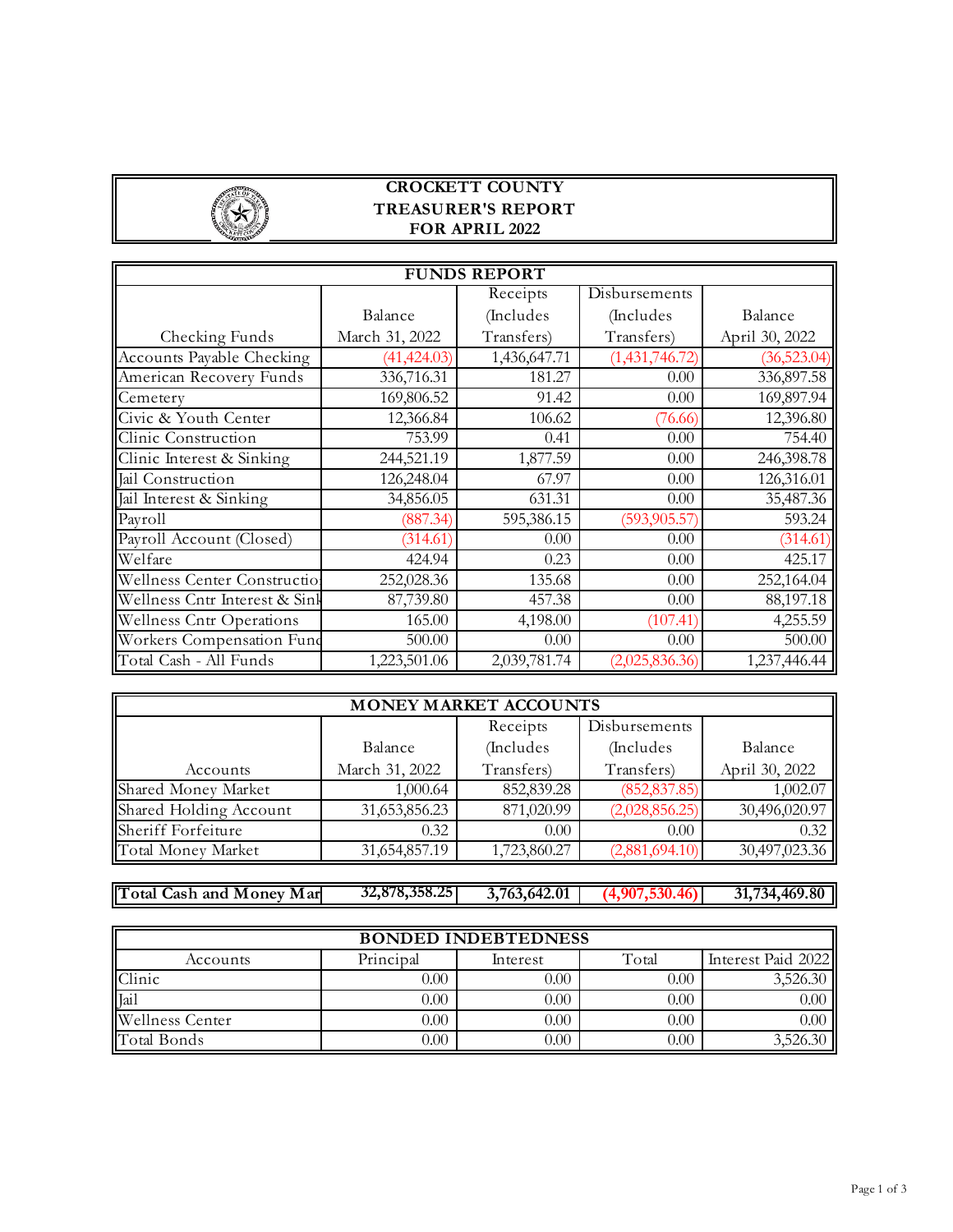

| <b>INTEREST REPORT</b>              |          |          |          |           |              |  |  |
|-------------------------------------|----------|----------|----------|-----------|--------------|--|--|
|                                     |          |          |          |           | Year To Date |  |  |
| Funds                               | January  | February | March    | April     | 2022         |  |  |
| <b>Accounts Payable Checking</b>    | 0.00     | 0.00     | 0.00     | 0.00      | 0.00         |  |  |
| American Recovery Funds             | 45.74    | 41.32    | 45.75    | 181.27    | 314.08       |  |  |
| Cemetery                            | 22.82    | 20.69    | 23.01    | 91.42     | 157.94       |  |  |
| Civic & Youth Center                | 1.69     | 1.53     | 1.68     | 6.67      | 11.57        |  |  |
| Clinic Construction                 | 0.10     | 0.09     | 0.10     | 0.41      | 0.70         |  |  |
| Clinic Interest & Sinking           | 42.33    | 14.06    | 31.68    | 132.34    | 220.41       |  |  |
| County Clerk Operating              | 1.60     | 1.56     | 3.23     | 13.18     | 19.57        |  |  |
| District Clerk                      | 4.98     | 4.50     | 4.98     | 19.75     | 34.21        |  |  |
| District Clerk Operating            | 0.22     | 0.36     | 0.64     | 2.48      | 3.70         |  |  |
| Jail Construction                   | 17.15    | 15.49    | 17.15    | 67.97     | 117.76       |  |  |
| Jail Interest & Sinking             | 4.61     | 4.19     | 4.71     | 19.01     | 32.52        |  |  |
| Justice of the Peace Operating      | 7.84     | 8.17     | 9.92     | 41.28     | 67.21        |  |  |
| Justice of the Peace Special        | 1.36     | 1.22     | 1.40     | 5.42      | 9.40         |  |  |
| Payroll                             | 0.00     | 0.00     | $0.00\,$ | 0.00      | 0.00         |  |  |
| Payroll Account (Closed)            | 0.00     | 0.00     | 0.00     | 0.00      | 0.00         |  |  |
| Sheriff Forfeiture                  | 0.00     | 0.00     | 0.00     | 0.00      | 0.00         |  |  |
| Welfare Board                       | 0.06     | 0.05     | 0.06     | 0.23      | 0.40         |  |  |
| <b>Wellness Center Construction</b> | 34.24    | 30.93    | 34.24    | 135.68    | 235.09       |  |  |
| Wellness Cntr Interest & Sinking    | 11.83    | 10.71    | 11.90    | 47.40     | 81.84        |  |  |
| <b>Wellness Cntr Operations</b>     | 0.00     | 0.00     | 0.00     | 0.00      | 0.00         |  |  |
| Workers Compensation Fund           | 0.00     | 0.00     | 0.00     | 0.00      | 0.00         |  |  |
| Shared Holding Account              | 2,429.67 | 3,294.95 | 4,275.17 | 16,989.11 | 26,988.90    |  |  |
| Money Market                        | 245.11   | 0.36     | 0.64     | 2.07      | 248.18       |  |  |
| Total Cash - All Funds              | 2,871.35 | 3,450.18 | 4,466.26 | 17,755.69 | 28,543.48    |  |  |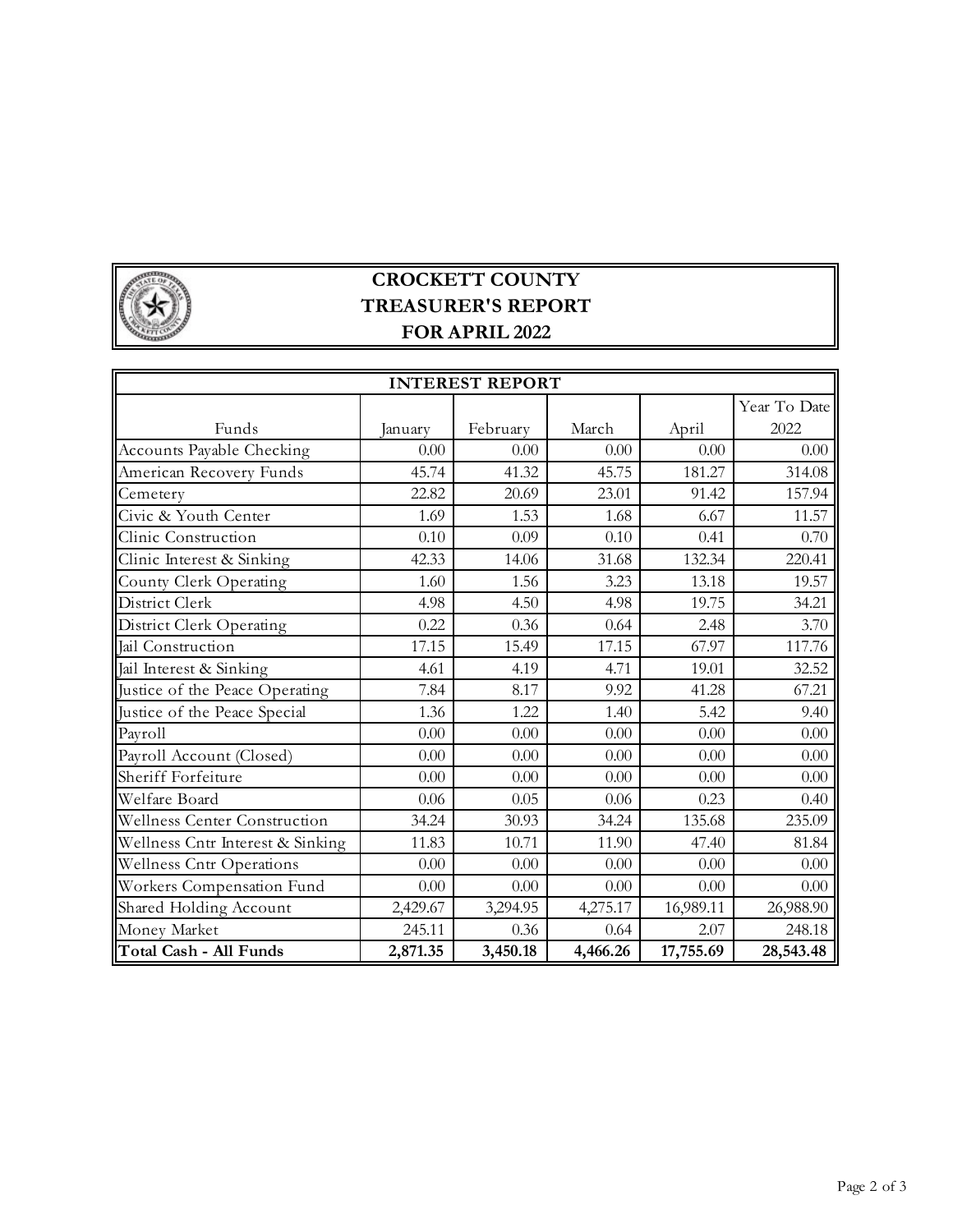

| Revenue and Expenditure Report |                    |                                                |            |              |              |               |              |                |                                           |
|--------------------------------|--------------------|------------------------------------------------|------------|--------------|--------------|---------------|--------------|----------------|-------------------------------------------|
|                                | April<br>Unaudited |                                                | YTD Total  |              |              |               |              |                |                                           |
| Fund                           |                    | Beginning Fund<br><b>Balance</b><br>01/01/2022 | Revenue    | Expenses     | Transfers    | Revenue       | Expenses     | Transfers      | Est. Ending<br>Fund Balance<br>04/30/2022 |
| General Fund                   | 01                 | 13,867,715.48                                  | 278,112.62 | 1,405,852.28 | (319,708.08) | 13,680,905.49 | 3,344,441.90 | (1,278,832.32) | 22,925,346.75                             |
| Road & Bridge                  | 02                 | 4,095,030.01                                   | 51,576.15  | 172,428.72   | 0.00         | 2,982,506.04  | 765,448.88   | 0.00           | 6,312,087.17                              |
| Care Center                    | 03                 | 0.00                                           | 132,166.25 | 272,585.85   | 185,691.33   | 525,530.10    | 1,263,517.85 | 742,765.32     | 4,777.57                                  |
| Health Service                 | 04                 | 0.00                                           | 650.00     | 9,749.93     | 113,345.75   | 1,950.00      | 44,239.91    | 453,383.00     | 411,093.09                                |
| Emerg Med Svr                  | 05                 | 0.00                                           | 35,874.19  | 38,925.91    | 20,671.00    | 132,887.27    | 209,736.11   | 82,684.00      | 5,835.16                                  |
| Health Service In              | 07                 | 343,653.53                                     | 0.00       | 0.00         | 0.00         | 0.00          | 0.00         | 0.00           | 343,653.53                                |
| C H Renovation                 | 11                 | 119,468.35                                     | 0.00       | 0.00         | 0.00         | 0.00          | 0.00         | 0.00           | 119,468.35                                |
| P Technology                   | 12                 | 2,226.54                                       | 1,531.02   | 2,455.29     | 0.00         | 4,494.86      | 4,292.57     | 0.00           | 2,428.83                                  |
| Legal Service                  | 13                 | 7,455.79                                       | (80.00)    | 0.00         | 0.00         | (62.81)       | 0.00         | 0.00           | 7,392.98                                  |
| al Construction                | 14                 | 126,198.25                                     | 67.97      | 0.00         | 0.00         | 117.76        | 0.00         | 0.00           | 126,316.01                                |
| County Record                  | 15                 | 50,839.25                                      | 0.00       | 0.00         | 0.00         | 123.26        | 0.00         | 0.00           | 50,962.51                                 |
| Court Security                 | 16                 | 108,662.53                                     | 1,759.44   | 4,396.00     | 0.00         | 5,650.19      | 4,396.00     | 0.00           | 109,916.72                                |
| Record Mgmt.                   | 17                 | 36,150.82                                      | 0.00       | 736.27       | 0.00         | 2,495.30      | 2,538.69     | 0.00           | 36,107.43                                 |
| Hot Check Fun                  | 18                 | 15,862.26                                      | 0.00       | 0.00         | 0.00         | 0.00          | 0.00         | 0.00           | 15,862.26                                 |
| Clerks Record                  | 19                 | 160.00                                         | 0.00       | 0.00         | 0.00         | 0.00          | 0.00         | 0.00           | 160.00                                    |
| Library Memorial               | 20                 | 7,794.25                                       | 394.05     | 144.00       | 0.00         | 1,313.35      | 360.00       | 0.00           | 8,747.60                                  |
| Co Clerk Archiv                | 21                 | 182,176.57                                     | 0.00       | 0.00         | 0.00         | 2,163.27      | 0.00         | 0.00           | 184,339.84                                |
| Da' S Hot Chec                 | 22                 | (13.11)                                        | 0.00       | 0.00         | 0.00         | 0.00          | 0.00         | 0.00           | (13.11)                                   |
| Roof Insurance                 | 23                 | 346,215.29                                     | 312,193.35 | 0.00         | 0.00         | 312,193.35    | 0.00         | 0.00           | 658,408.64                                |
| Motel Tax                      | 25                 | 0.00                                           | 10,651.57  | 10,651.57    | 0.00         | 66,642.54     | 66,642.54    | 0.00           | 0.00                                      |
| Dist Judge Tech                | 27                 | 5,088.19                                       | 0.00       | 0.00         | 0.00         | 14.47         | 0.00         | 0.00           | 5,102.66                                  |
| Co Judge Tech                  | 28                 | 2,706.09                                       | 0.00       | 0.00         | 0.00         | 20.07         | 0.00         | 0.00           | 2,726.16                                  |
| Dare                           | 29                 | 3,556.08                                       | 0.00       | 0.00         | 0.00         | 0.00          | 198.00       | 0.00           | 3,358.08                                  |
| Clerks Tech                    | 30                 | 4,551.22                                       | 0.00       | 0.00         | 0.00         | 0.00          | 0.00         | 0.00           | 4,551.22                                  |
| aw Library                     | 31                 | 29,766.18                                      | 0.00       | 0.00         | 0.00         | 315.00        | 0.00         | 0.00           | 30,081.18                                 |
| New Clinic                     | 33                 | 753.70                                         | 0.41       | 0.00         | 0.00         | 0.70          | 0.00         | 0.00           | 754.40                                    |
| Wellness Center                | 34                 | 251,928.95                                     | 135.68     | 0.00         | 0.00         | 235.09        | 0.00         | 0.00           | 252,164.04                                |
| Wellness Cntr. I&              | 36                 | (32,108.81)                                    | 457.38     | 0.00         | 0.00         | 1,348.11      | 0.00         | 0.00           | (30,760.70)                               |
| ail I&S                        | 37                 | (145,790.68)                                   | 631.31     | 0.00         | 0.00         | 1,915.27      | 0.00         | 0.00           | (143, 875.41)                             |
| Clinic I&S                     | 38                 | 330,247.17                                     | 1,877.59   | 0.00         | 0.00         | 266,480.32    | 361,526.31   | 0.00           | 235,201.18                                |
| Ranchero Wind                  | 39                 | 1,000.00                                       | 0.00       | 0.00         | 0.00         | 0.00          | 0.00         | 0.00           | 1,000.00                                  |
| Tedp Grant                     | 40                 | 44.86                                          | 0.00       | 0.00         | 0.00         | 0.00          | 0.00         | 0.00           | 44.86                                     |
| Trans Infrastruc               | 41                 | (221,330.30)                                   | 0.00       | 0.00         | 0.00         | 0.00          | 0.00         | 0.00           | (221,330.30)                              |
| High Lonesome                  | 43                 | 720.00                                         | 0.00       | 0.00         | 0.00         | 0.00          | $_{0.00}$    | 0.00           | 720.00                                    |
| Animal Cntr Do                 | 46                 | 4,868.53                                       | 0.00       | 0.00         | 0.00         | 150.00        | 0.00         | 0.00           | 5,018.53                                  |
| Care Center Mem                | 48                 | 180,339.54                                     | 0.00       | 0.00         | 0.00         | 0.00          | 5,400.93     | 0.00           | 174,938.61                                |
| Fire Dept. Donat               | 51                 | 10,071.42                                      | 4,279.00   | 421.52       | 0.00         | 6,179.00      | 1,202.08     | 0.00           | 15,048.34                                 |
| HAVA Grant                     | 52                 | 100,974.04                                     | 0.00       | 822.22       | 0.00         | 0.00          | 20,945.23    | 0.00           | 80,028.81                                 |
| Cares Act Fund                 | 54                 | (34,402.84)                                    | $0.00\,$   | 756.58       | 0.00         | 0.00          | 1,822.76     | 0.00           | (36,225.60)                               |
| Sheriff Forfeitur              | 55                 | 0.32                                           | 0.00       | 0.00         | 0.00         | 0.00          | 0.00         | 0.00           | 0.32                                      |
| Stone Garden                   | 56                 | (2,343.17)                                     | $0.00\,$   | 14,397.59    | 0.00         | 54,307.21     | 58,099.90    | 0.00           | (6,135.86)                                |
| Justice Asst. Gra              | 57                 | 0.00                                           | 0.00       | 6,540.00     | 0.00         | 0.00          | 6,540.00     | 0.00           | (6,540.00)                                |
| Amer. Rescue Pl                | 59                 | 335,051.58                                     | 181.27     | 40,500.00    | 0.00         | 314.08        | 46,950.00    | 0.00           | 288,415.66                                |
| Total - All Funds              |                    | 20,135,287.88                                  | 832,459.25 | 1,981,363.73 | (0.00)       | 18,050,189.29 | 6,208,299.66 | 0.00           | 31,977,177.51                             |